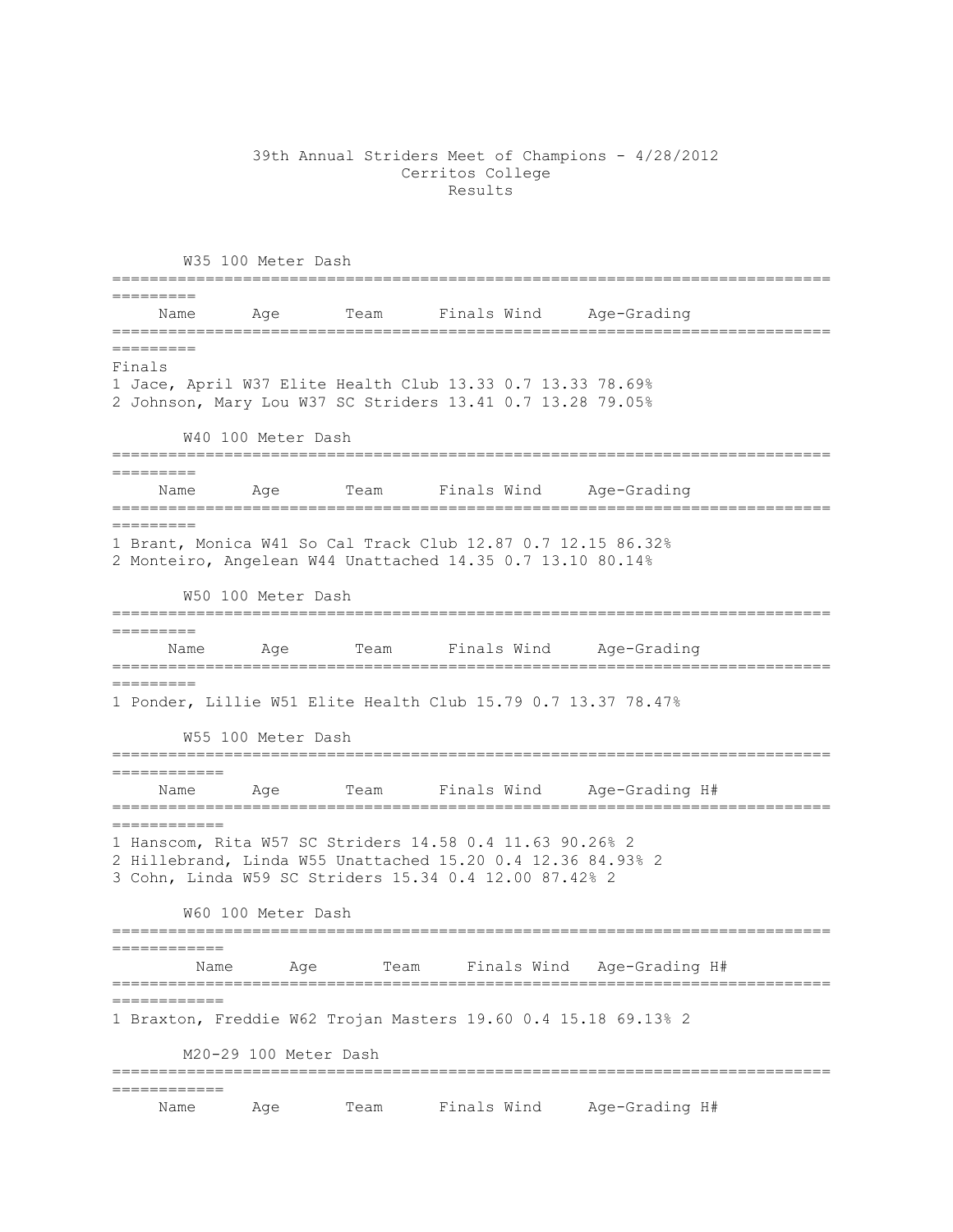============================================================================= ============ 1 Jones, Stirley M26 SC Striders 11.18 1.4 11.18 87.57% 6 M30 100 Meter Dash ============================================================================= ============ Name Age Team Finals Wind Age-Gradinge-Grading H# ============================================================================= ============ 1 Fukushima, Masayuki M31 Unattached 11.86 1.4 11.86 82.55% 6 M35 100 Meter Dash ============================================================================= ============ Name Mage Team Finals Wind Age-Grading H# ============================================================================= ============ 1 Cooper, Reginald M39 Unattached 11.99 1.4 11.53 84.90% 6 M40 100 Meter Dash ============================================================================= ============ Name Mage Team Finals Wind Age-Grading H# ============================================================================= ============ 1 Diedrick, Joseph M42 Elite Health Club 11.90 1.4 11.21 87.39% 6 2 Sawamura, John M42 So Cal Track Club 12.23 1.4 11.52 85.04% 6 3 Willis, Marcellus M40 Trojan Masters 12.34 1.4 11.78 83.14% 6 4 Gore, Brian M44 Unattached 13.32 1.4 12.37 79.13% 6 M45 100 Meter Dash ============================================================================= ============ Name Mage Team Finals Wind Age-Grading H# ============================================================================= ============ 1 Biggers, Kevin M49 Trojan Masters 12.27 0.6 11.02 88.83% 5 2 Ivy, Douglas M48 Unattached 12.57 0.6 11.59 84.49% 5 3 Jefferson, Louis M48 Unattached 13.32 0.6 12.04 81.31% 5 4 Hirayama, Kei M46 Unattached 13.43 0.6 12.31 79.60% 5 M50 100 Meter Dash ============================================================================= ============ Name Age Team Finals Wind Age-Grading H# ============================================================================= ============ 1 Patridge II, Joseph M54 Unattached 12.16 +0.0 10.57 92.68% 4 2 McCullouch, Gary M50 Unattached 12.41 +0.0 11.07 88.48% 4 3 Foster, Rob M50 So Cal Track Club 12.65 +0.0 11.28 86.80% 4 4 Muehlbacher, Ed M53 Unattached 12.92 +0.0 11.31 86.61% 4 5 Sanders, Robert M50 Unattached 13.01 +0.0 11.61 84.40% 4 6 Kurihara, Jon M50 Unattached 13.06 +0.0 11.65 84.07% 4 7 Rosenbach, Alan M50 Unattached 13.17 +0.0 11.75 83.37% 4 8 Millebios, Alvin M53 Unattached 13.51 +0.0 12.05 81.27% 4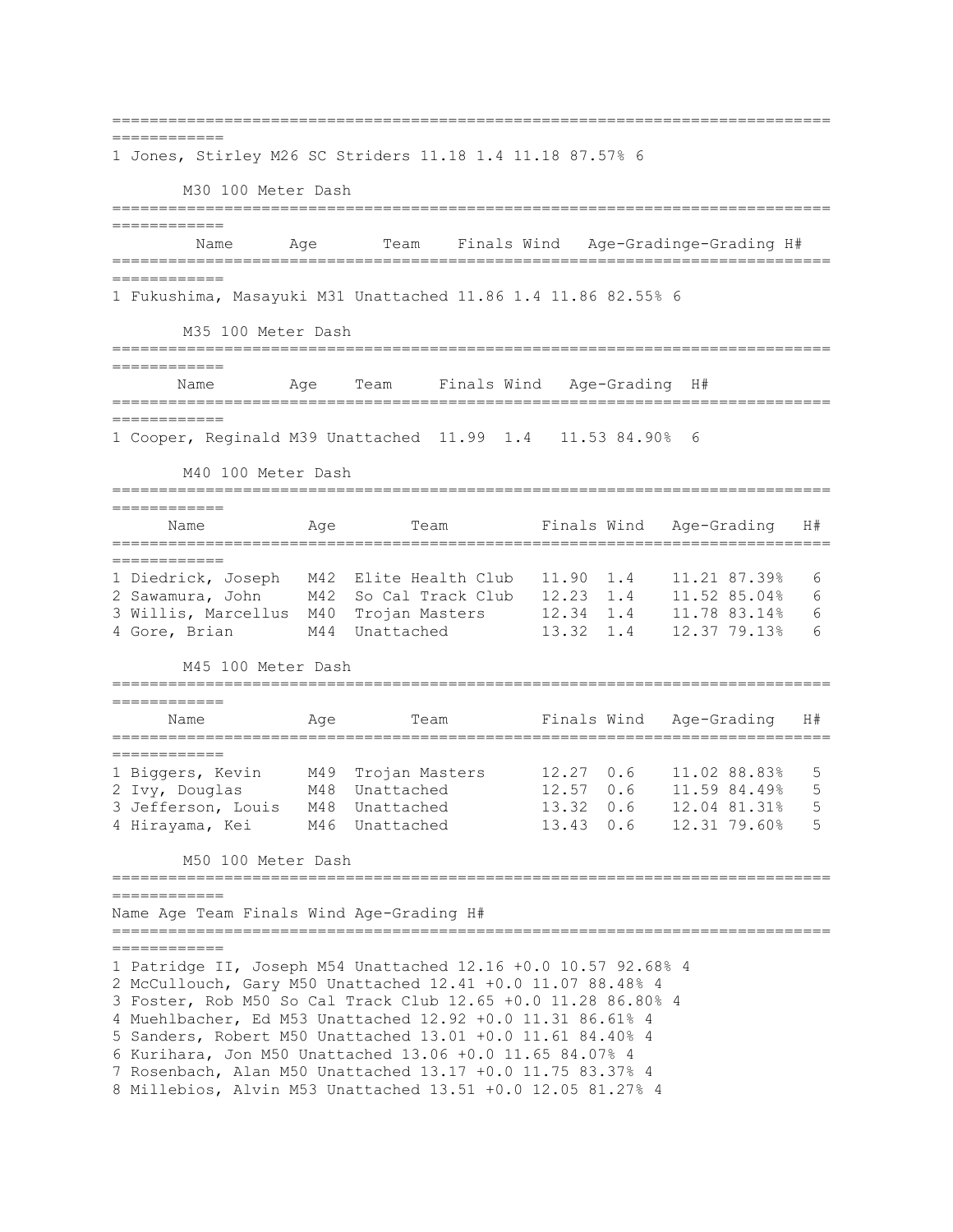M55 100 Meter Dash ============================================================================= ============ Name Age Team Finals Wind Age-Grading H# ============================================================================= ============ 1 Leake, Damien M59 SC Striders 12.45 -1.2 10.49 93.41% 3 2 Hill, Philip M55 Elite Health Club 12.92 -1.2 11.16 87.77% 3 3 Crowl, Chip M56 So Cal Track Club 13.25 -1.2 11.37 86.11% 3 4 Cummings, Steve M56 SC Striders 13.37 -1.2 11.48 85.34% 3 5 Stone, Ken M57 SC Striders 14.45 -1.2 12.33 79.45% 3 6 Van Zitter, Peter M57 Unattached 14.86 -1.2 12.68 77.25% 3 M60 100 Meter Dash ============================================================================= ============ Name Age Team Finals Wind Age-Grading H# ============================================================================= ============ 1 Wilson, Thaddeus M61 Pacific CoastTra 12.80 -0.6 10.65 91.95% 2 2 Jacobson, Vance M63 Elite Health Club 13.95 -0.6 11.47 85.38% 2 3 Melendez, Steve M63 SC Striders 14.03 -0.6 11.53 84.89% 2 4 Lyons, Patrick M62 SC Striders 14.55 -0.6 12.03 81.37% 2 5 Bartz, Bill M64 Unattached 14.84 -0.6 12.42 78.84% 2 6 Washington, Michael M64 Trojan Masters 15.30 -0.6 12.50 78.37% 2 7 Wong, George M63 Unattached 15.31 -0.6 12.59 77.79% 2 M65 100 Meter Dash ============================================================================= ========= Name Age Team Finals Wind Age-Grading ============================================================================= ========= 1 Jones, Eric M69 So Cal Track Club 15.68 1.0 12.07 81.12% 2 Muranaka, Ron M68 SC Striders 15.87 1.0 12.66 77.38% 3 Girling, Dan M67 SC Striders 15.98 1.0 12.83 76.35% M70 100 Meter Dash ============================================================================= ========= Name Age Team Finals Wind Age-Grading ============================================================================= ========= 1 Thorpe, Karl M73 San Diego Imperial 15.07 1.0 11.46 85.47% 2 Pearman, Kim M72 So Cal Track Club 17.36 1.0 13.36 73.27% 3 Carr, John M73 Unattached 18.15 1.0 13.80 70.96% M75 100 Meter Dash ============================================================================= ========= Name Age Team Finals Wind Age-Grading ============================================================================= ========= 1 Flory, Sam M79 SC Striders 16.60 1.0 12.32 79.52%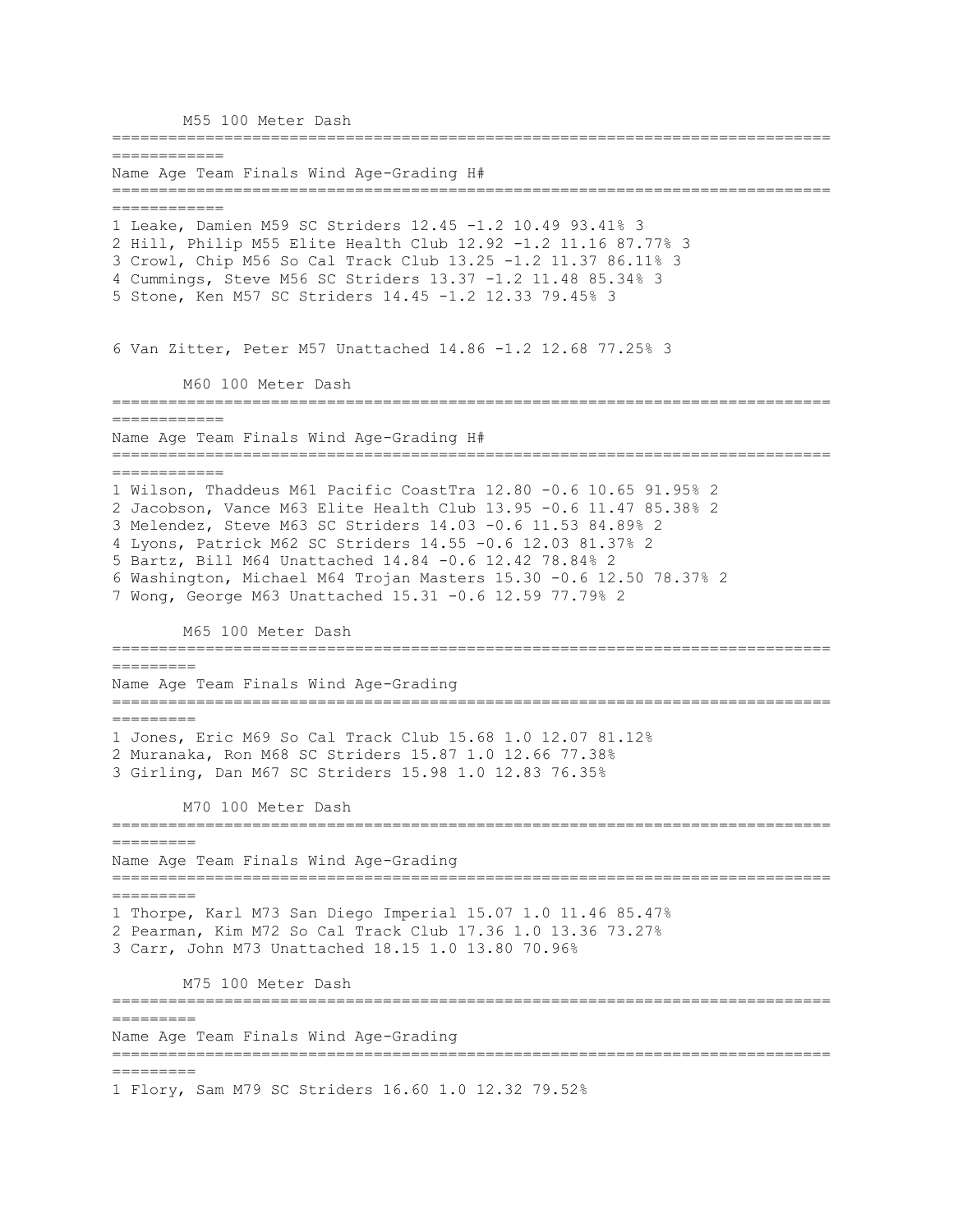W35 200 Meter Dash ============================================================================= ============ Name Age Team Finals Wind Age-Grading H# ============================================================================= ============ 1 Jace, April W37 Elite Health Club 27.35 1.9 26.84 79.52% 2 2 Johnson, Mary Lou W37 SC Striders 27.54 1.9 27.03 78.98% 2 W40 200 Meter Dash ============================================================================= ============ Name Age Team Finals Wind Age-Grading H# ============================================================================= ============ 1 Brant, Monica W41 So Cal Track Club 26.29 1.9 24.52 87.07% 2 2 Juarez, Vanessa W42 Unattached 27.90 1.9 25.70 83.05% 2 3 Monteiro, Angelean W44 Unattached 30.52 1.9 28.80 74.12% 2 W45 200 Meter Dash ============================================================================= ============ Name Age Team Finals Wind Age-Grading H# ============================================================================= ============ 1 Jewett, Venus W47 Elite Health Club 27.24 1.9 23.65 90.27% 2 W50 200 Meter Dash ============================================================================= ============ Name Age Team Finals Wind Age-Grading H# ============================================================================= ============ 1 Ponder, Lillie W51 Elite Health Club 32.75 1.9 27.46 77.74% 2 2 Ford, Vickie W51 Elite Health Club 35.71 1.9 29.62 72.05% 2 W55 200 Meter Dash ============================================================================= ========= Name Age Team Finals Wind Age-Grading ============================================================================= ========= 1 Hillebrand, Linda W55 Unattached 31.56 0.7 25.06 85.17% 2 Bowman, Jeanne W59 SC Striders 32.32 0.7 24.63 86.66% W60 200 Meter Dash ============================================================================= ========= Name Age Team Finals Wind Age-Grading ============================================================================= ========= 1 Braxton, Freddie W62 Trojan Masters 43.71 0.7 32.96 64.74% M40 200 Meter Dash ============================================================================= ============ Name Age Team Finals Wind Age-Grading H#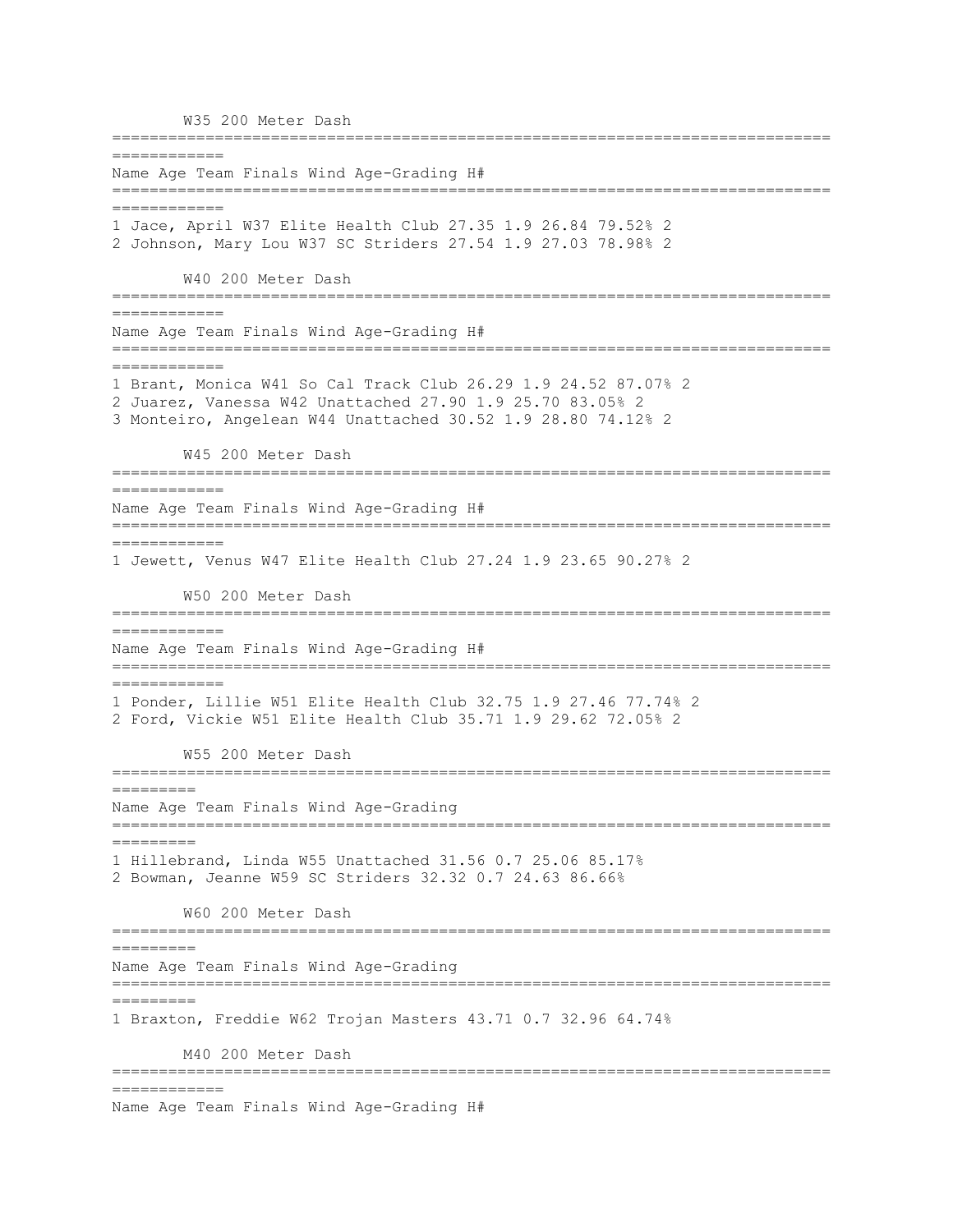============================================================================= ============ 1 Diedrick, Joseph M42 Elite Health Club 23.94 +0.0 22.21 87.01% 5 2 Sawamura, John M42 So Cal Track Club 25.11 +0.0 22.95 84.19% 5 3 Willis, Marcellus M40 Trojan Masters 25.17 +0.0 23.35 82.76% 5 M45 200 Meter Dash ============================================================================= ============ Name Age Team Finals Wind Age-Grading H# ============================================================================= ============ 1 Garratt, John M45 Pacific CoastTra 26.34 +0.0 23.54 82.08% 5 2 Jefferson, Louis M48 Unattached 27.60 +0.0 24.14 80.04% 5 M50 200 Meter Dash ============================================================================= ============ Name Age Team Finals Wind Age-Grading H# ============================================================================= ============ 1 McCullouch, Gary M50 Unattached 24.91 3.0 21.47 90.00% 4 2 Muehlbacher, Ed M53 Unattached 25.30 3.0 21.37 90.43% 4 3 Foster, Rob M50 So Cal Track Club 25.48 3.0 21.97 87.99% 4 M55 200 Meter Dash ============================================================================= ============ Name Age Team Finals Wind Age-Grading H# ============================================================================= ============ 1 Hill, Philip M55 Elite Health Club 25.49 2.4 21.23 91.06% 3 2 Cummings, Steve M56 SC Striders 26.52 2.4 22.08 87.52% 3 3 Crowl, Chip M56 So Cal Track Club 27.42 2.4 22.68 85.19% 3 4 Stone, Ken M57 SC Striders 29.14 2.4 23.94 80.71% 3 M60 200 Meter Dash ============================================================================= ============ Name Age Team Finals Wind Age-Grading H# ============================================================================= ============ 1 Stucki, Ernie M62 SC Striders 26.98 0.1 21.72 88.95% 2 2 Wilson, Thaddeus M61 Pacific CoastTra 28.20 0.1 22.56 85.64% 2 3 Melendez, Steve M63 SC Striders 28.77 0.1 22.72 85.05% 2 4 Bartz, Bill M64 Unattached 29.83 0.1 23.40 82.57% 2 M65 200 Meter Dash ============================================================================= ============ Name Age Team Finals Wind Age-Grading H# ============================================================================= ============ 1 Jones, Eric M69 So Cal Track Club 32.83 0.1 23.85 81.02% 2 2 Girling, Dan M67 SC Striders 33.77 0.1 25.91 74.59% 2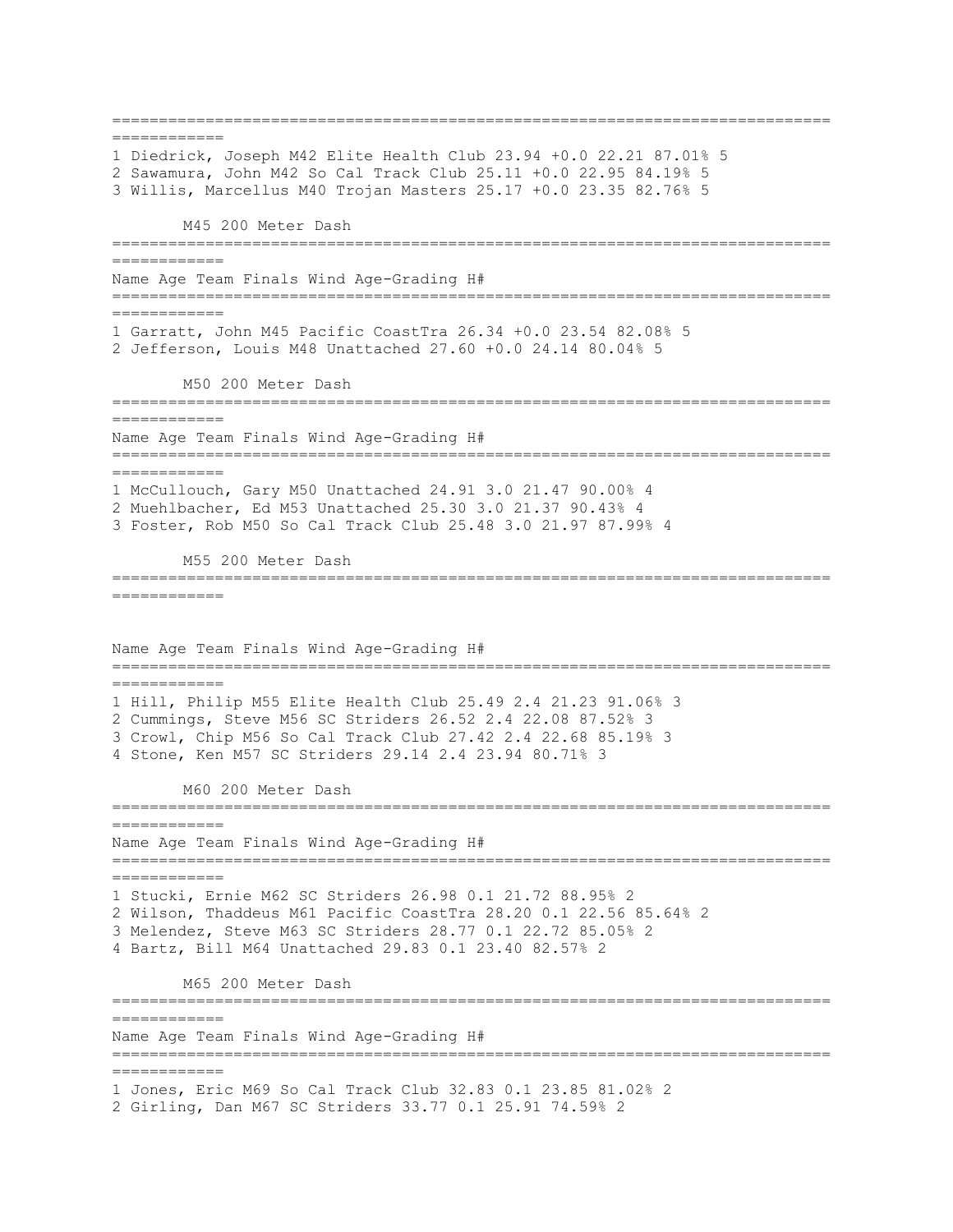3 Muranaka, Ron M68 SC Striders 34.11 0.1 25.96 74.44% 2 M70 200 Meter Dash ============================================================================= ========= Name Age Team Finals Wind Age-Grading ============================================================================= ========= 1 Thorpe, Karl M73 San Diego Imperial 32.63 2.8 23.34 82.81% 2 Carr, John M73 Unattached 39.38 2.8 28.16 68.61% 3 Hardwood, Jerry M72 So Cal Track Club 54.79 2.8 39.80 48.55% M75 200 Meter Dash ============================================================================= ========= Name Age Team Finals Wind Age-Grading ============================================================================= ========= 1 Flory, Sam M79 SC Striders 35.61 2.8 24.66 78.35% W35 400 Meter Dash =============================================================================  $=$ Name Age Team Finals Age-Grading =============================================================================  $====$ 1 Johnson, Mary Lou W37 SC Striders 1:02.26 58.37 81.56% W40 400 Meter Dash ============================================================================= ==== Name Age Team Finals Age-Grading =============================================================================  $====$ 1 Brant, Monica W41 So Cal Track Club 1:00.83 54.58 87.21% 2 Juarez, Vanessa W42 Unattached 1:01.57 54.68 87.06% W45 400 Meter Dash =============================================================================  $=$ Name Age Team Finals Age-Grading =============================================================================  $=$ 1 Jewett, Venus W47 Elite Health Club 1:04.58 54.48 87.38% 2 Groenendaal, Claudette W48 Santa Monica Tra 1:06.85 55.83 85.27% 3 Nowakowski, Amanda W47 SC Striders 1:13.94 1:02.37 76.32% W50 400 Meter Dash =============================================================================  $----$ Name Age Team Finals Age-Grading =============================================================================  $====$ 1 Ford, Vickie W51 Elite Health Club 1:24.86 1:08.81 69.18%

M30 400 Meter Dash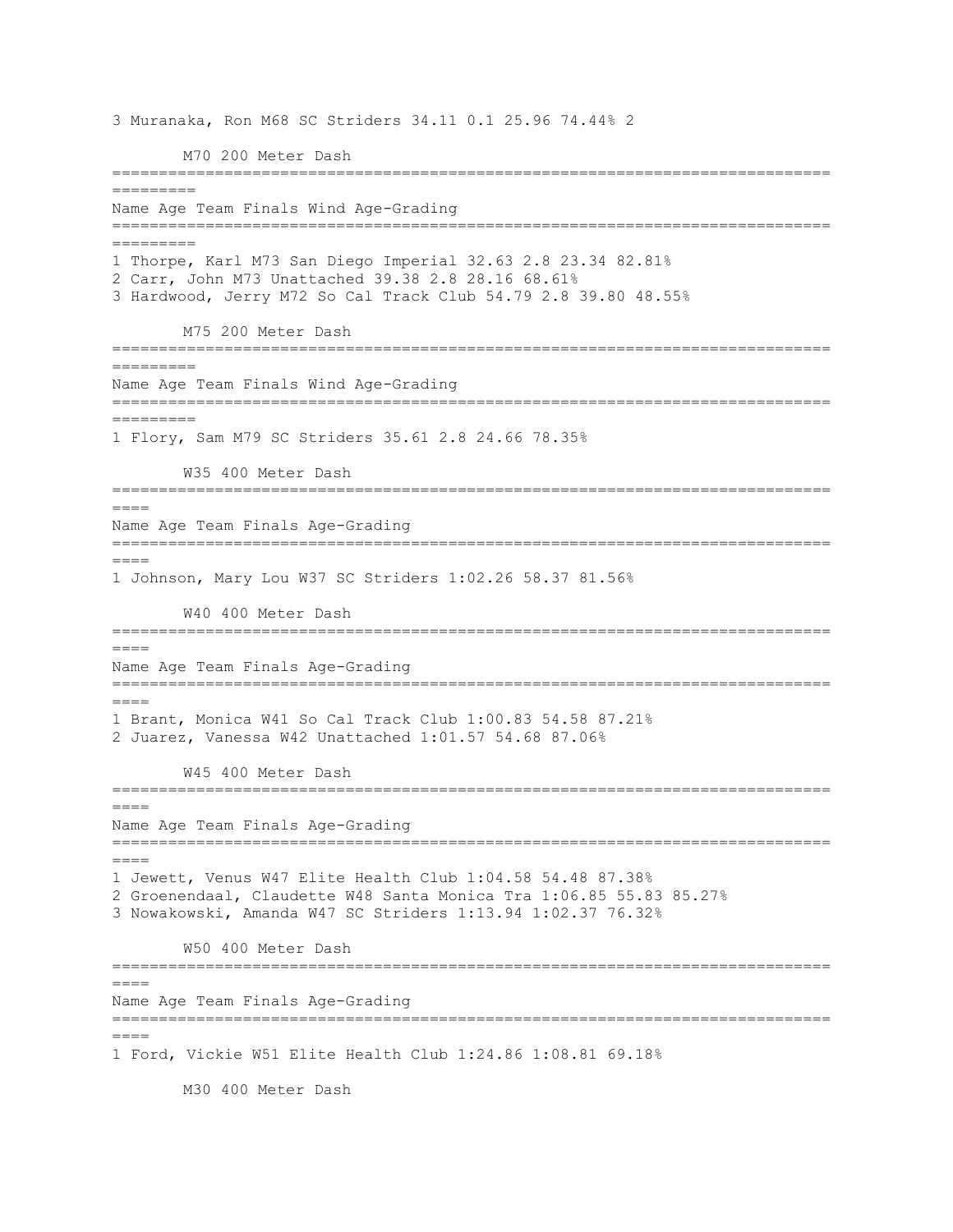=============================================================================  $=$ Name Age Team Finals Age-Grading H# ============================================================================= ======= 1 Barge, Marcus M32 Elite Health Club 57.49 57.09 75.65% 2 M35 400 Meter Dash ============================================================================= ======= Name Age Team Finals Age-Grading H# =============================================================================  $=$ 1 Cooper, Reginald M39 Unattached 1:02.12 58.52 73.79% 2 M40 400 Meter Dash ============================================================================= ======= Name Age Team Finals Age-Grading H# ============================================================================= ======= 1 Gore, Brian M44 Unattached 58.43 53.11 81.31% 2 M45 400 Meter Dash =============================================================================  $=$ Name Age Team Finals Age-Grading H# ============================================================================= ======= 1 Garratt, John M45 Pacific CoastTra 59.34 53.55 80.65% 2 M50 400 Meter Dash ============================================================================= ======= Name Age Team Finals Age-Grading H# ============================================================================= ======= 1 Foster, Rob M50 So Cal Track Club 59.83 52.16 82.78% 3 M55 400 Meter Dash ============================================================================= ======= Name Age Team Finals Age-Grading H# ============================================================================= ======= 1 Cummings, Steve M56 SC Striders 1:01.02 51.14 84.45% 3 2 Edwards, Jerone M58 Elite Health Club 1:02.67 51.85 83.28% 3 M60 400 Meter Dash =============================================================================  $====$ Name Age Team Finals Age-Grading =============================================================================  $=$  $=$  $=$  $=$ 1 Melendez, Steve M63 SC Striders 1:04.32 51.56 83.75%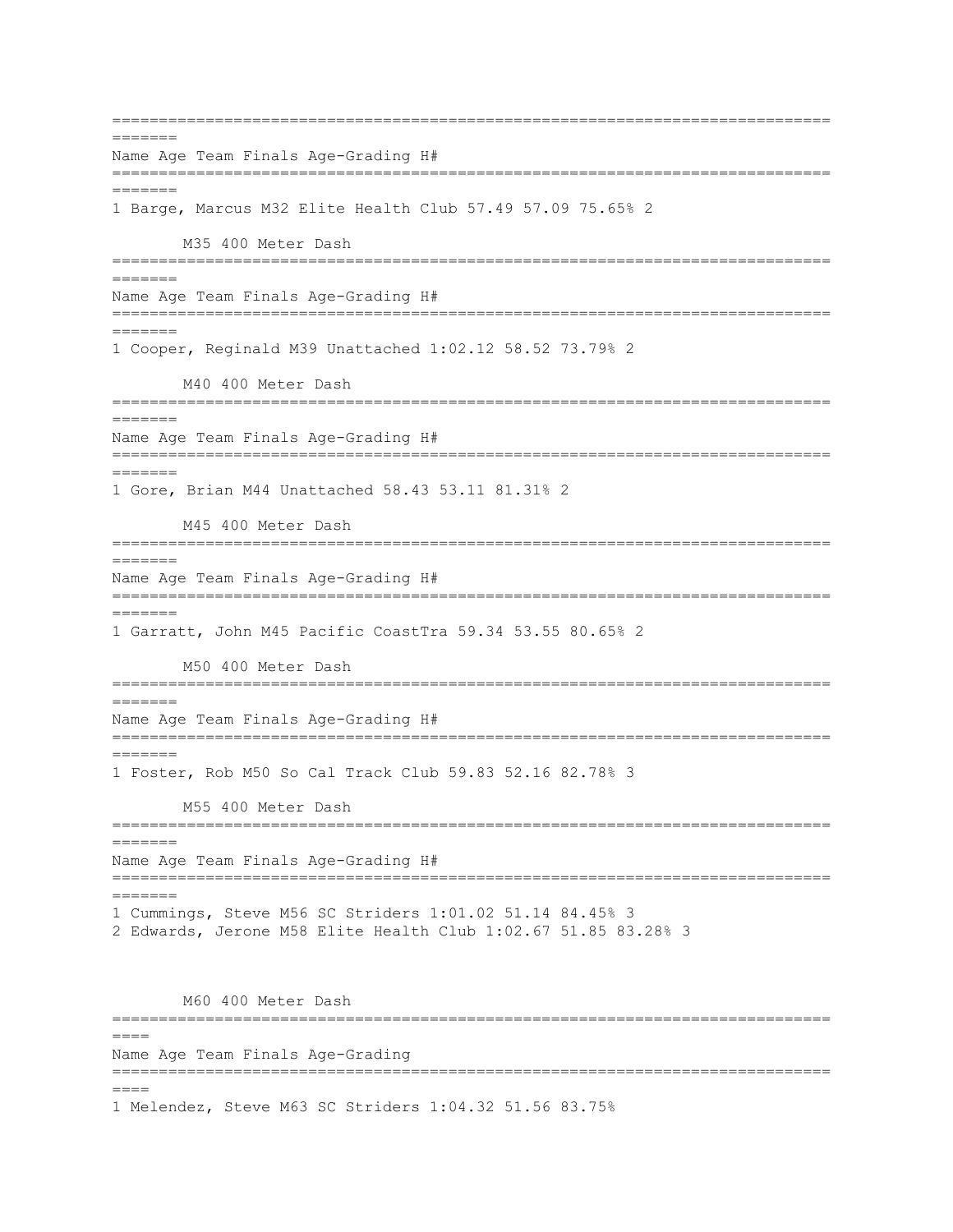M65 400 Meter Dash ============================================================================= ==== Name Age Team Finals Age-Grading ============================================================================= ==== 2 Jones, Eric M69 So Cal Track Club 1:15.06 52.91 81.61% M70 400 Meter Dash =============================================================================  $=$  $=$  $=$  $=$ Name Age Team Finals Age-Grading =============================================================================  $=$  $=$  $=$  $=$ 1 Gonzalez, Catarino M70 Unattached 1:12.76 53.26 81.09% W45 800 Meter Dash =============================================================================  $=$  $=$  $=$  $=$ Name Age Team Finals Age-Grading =============================================================================  $=$ 1 Nowakowski, Amanda W47 SC Striders 2:59.19 2:43.95 69.10% W55 800 Meter Dash =============================================================================  $=$ Name Age Team Finals Age-Grading ============================================================================= ==== 1 Lee, Debbie W55 So Cal Track Club 2:50.20 2:22.22 79.65% M25-29 800 Meter Dash =============================================================================  $=$ Name Age Team Finals Age-Grading H# ============================================================================= ======= 1 Young, Justin M28 Unattached 3:35.29 3:35.29 46.96% 2 M35 800 Meter Dash ============================================================================= ======= Name Age Team Finals Age-Grading H# ============================================================================= ======= 1 Givens, Barry M38 So Cal Track Club 2:14.23 2:10.09 77.72% 2 M45 800 Meter Dash ============================================================================= ======= Name Age Team Finals Age-Grading H# ============================================================================= ======= 1 Smith, Allen M49 Unattached 2:19.69 2:02.53 82.53% 2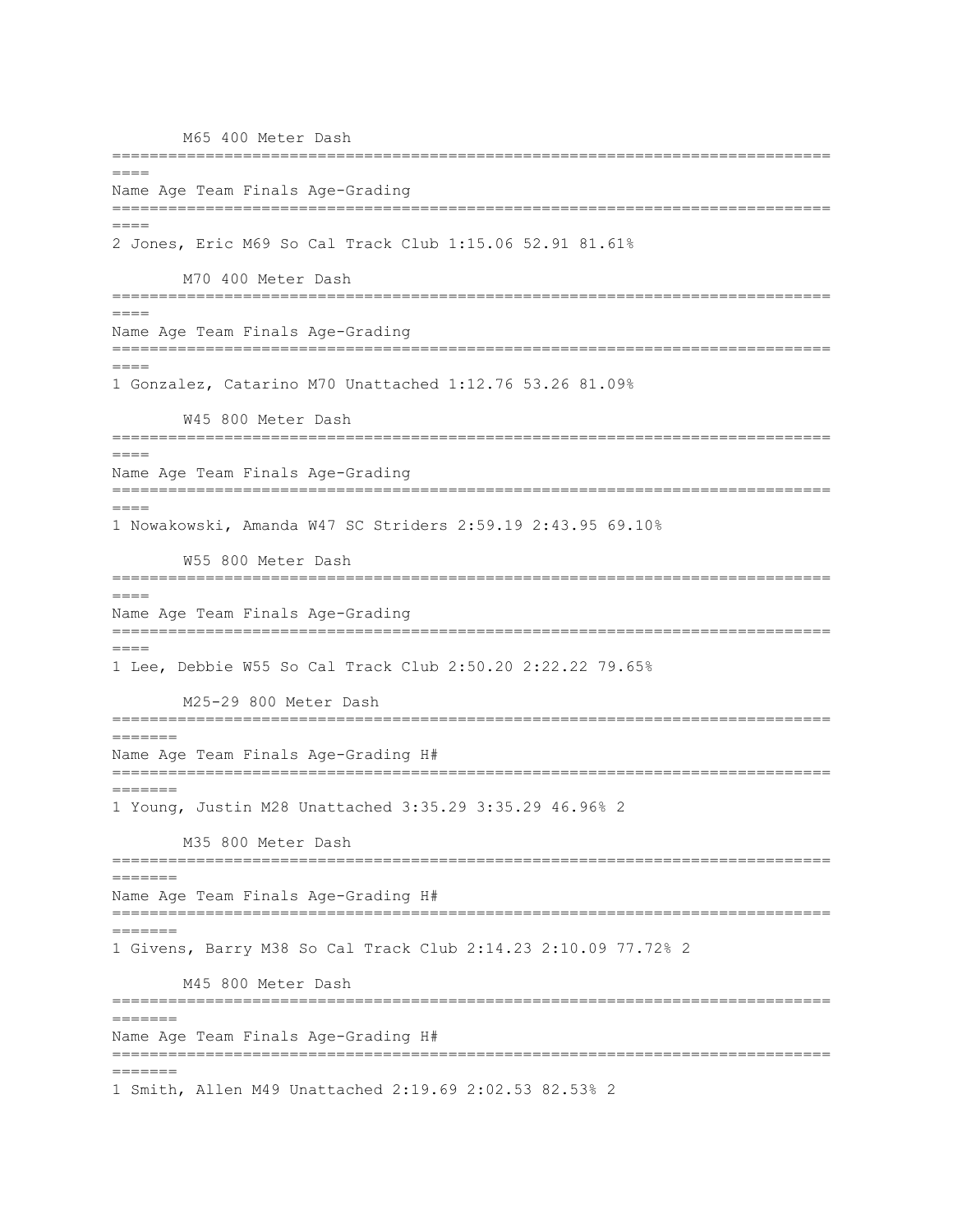M50 800 Meter Dash ============================================================================= ======= Name Age Team Finals Age-Grading H# ============================================================================= ======= 1 Nelson, Brian M54 So Cal Track Club 2:19.05 1:56.90 86.49% 2 2 Lewis, Mark M53 Unattached 2:24.78 2:02.76 82.37% 2 M55 800 Meter Dash =============================================================================  $====$ Name Age Team Finals Age-Grading =============================================================================  $=$  $=$  $=$  $=$ 1 Edwards, Jerone M58 Elite Health Club 2:27.15 1:59.77 84.42% 2 Pittman, Patrick M59 Trojan Masters 3:27.60 2:47.62 60.32% M65 800 Meter Dash ============================================================================= ==== Name Age Team Finals Age-Grading ============================================================================= ==== 1 Jones, Eric M69 So Cal Track Club 3:07.42 2:12.74 76.18% W45 1500 Meter Dash =============================================================================  $=$ Name Age Team Finals Age-Grading ============================================================================= ==== 1 Groenendaal, Claudette W48 Santa Monica Tra 5:24.25 4:39.41 83.20% W50 1500 Meter Dash ============================================================================= ==== Name Age Team Finals Age-Grading =============================================================================  $=$ 1 Hennelly, Catherine W52 Mission Track Club 6:58.92 5:43.10 67.76% W55 1500 Meter Dash ============================================================================= ==== Name Age Team Finals Age-Grading =============================================================================  $=$ 1 Lee, Debbie W55 So Cal Track Club 5:36.63 4:24.90 87.76% 2 Liu, Yayoi W55 Cal Coast Track 5:46.42 4:32.60 85.28% M35 1500 Meter Dash =============================================================================  $====$ Name Age Team Finals Age-Grading =============================================================================  $=$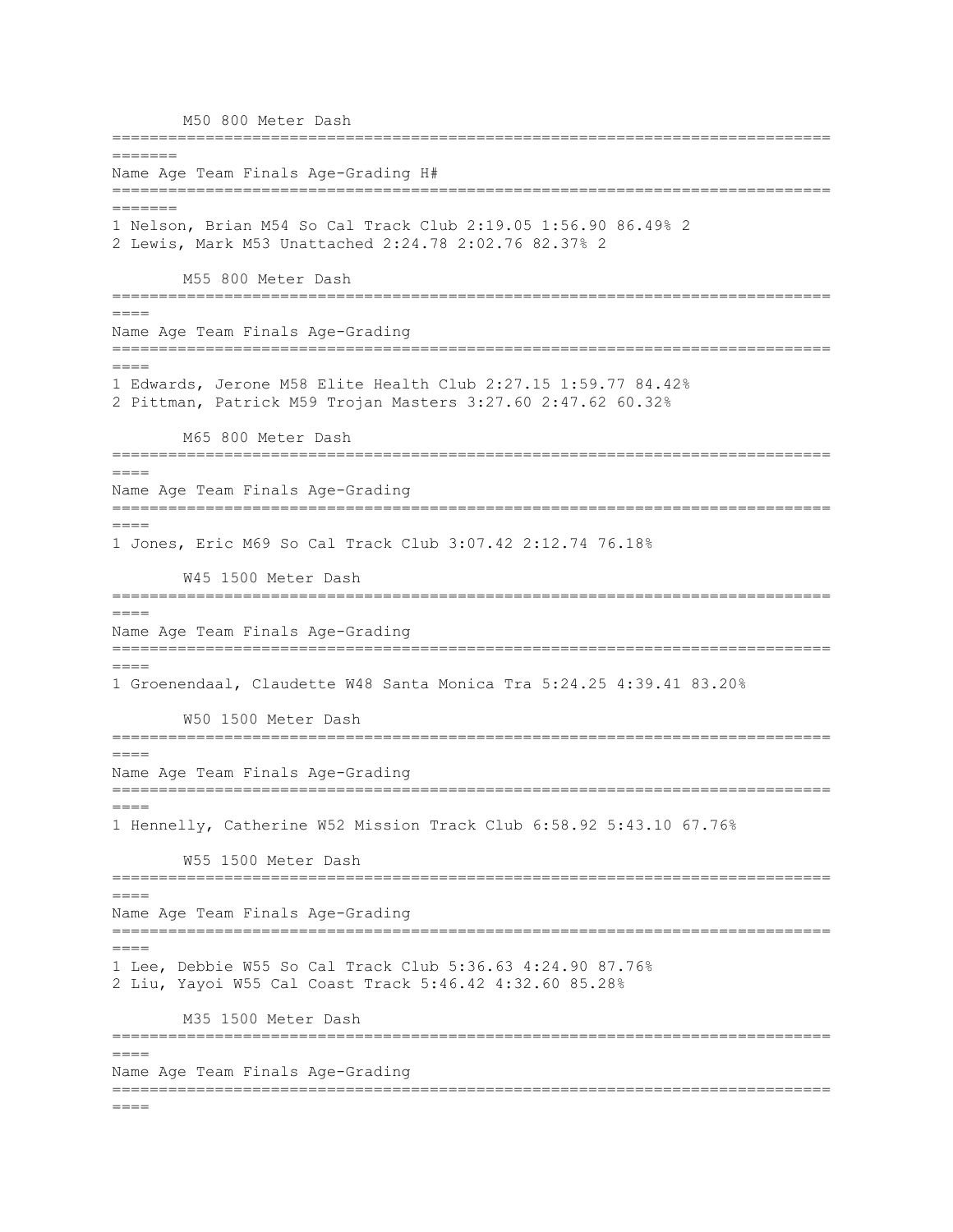1 Givens, Barry M38 So Cal Track Club 4:25.8h 4:14.67 80.89% M45 1500 Meter Dash =============================================================================  $====$ Name Age Team Finals Age-Grading =============================================================================  $=$ 1 Dietz, Mike M48 Unattached 4:58.92 4:20.27 79.15% M50 1500 Meter Dash =============================================================================  $=$  $=$  $=$  $=$ Name Age Team Finals Age-Grading ============================================================================= ==== 1 Nelson, Brian M54 So Cal Track Club 4:42.69 3:53.34 88.29% M55 1500 Meter Dash =============================================================================  $----$ Name Age Team Finals Age-Grading =============================================================================  $====$ 1 Hemmings, William M55 Unattached 5:23.02 4:24.27 77.95% 2 McLawhorn, David M57 Unattached 5:46.49 4:38.83 73.88% M60 1500 Meter Dash ============================================================================= ==== Name Age Team Finals Age-Grading =============================================================================  $=$ 1 Siddons, Al M60 SC Striders 7:07.75 5:35.57 61.39% M65 1500 Meter Dash =============================================================================  $=$ Name Age Team Finals Age-Grading =============================================================================  $=$ 1 Jones, Eric M69 So Cal Track Club 6:53.65 4:50.06 71.02% M45 3000 Meter Dash =============================================================================  $=$ Name Age Team Finals Age-Grading ============================================================================= ==== 1 Buckhoff, Michael M46 Cal Coast Track 9:33.76 8:38.00 84.94% M50 3000 Meter Dash =============================================================================  $=$ Name Age Team Finals Age-Grading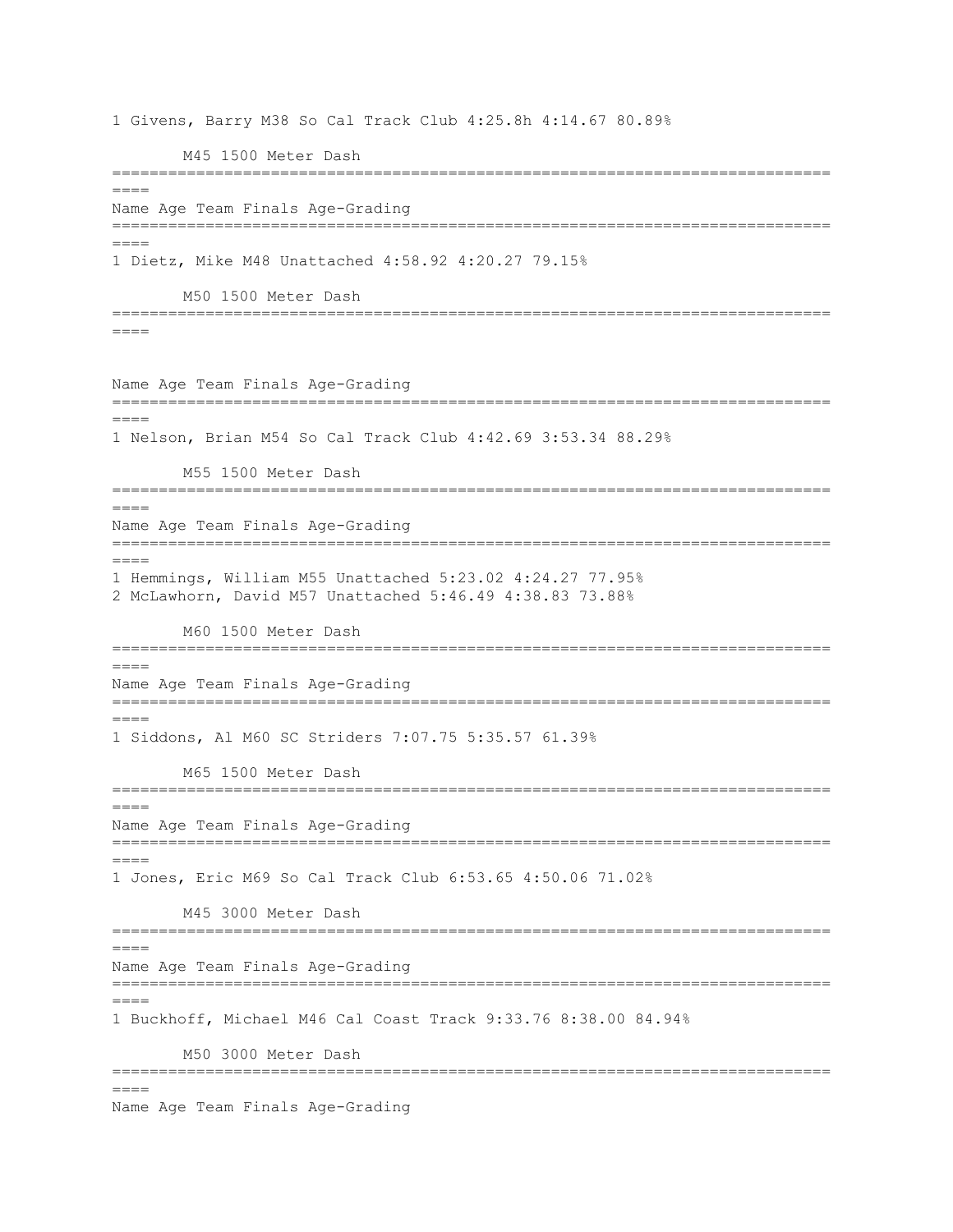=============================================================================  $----$ 1 Magill, Peter M50 Cal Coast Track 8:57.97 7:50.57 93.51% 2 Ernst, Ken M50 Cal Coast Track 9:14.32 8:04.87 90.75% M55 3000 Meter Dash =============================================================================  $=$ Name Age Team Finals Age-Grading ============================================================================= ==== 1 Pilcher, Brian M55 Unattached 9:39.71 8:06.67 90.41% M60 3000 Meter Dash ============================================================================= ==== Name Age Team Finals Age-Grading ============================================================================= ==== 1 Shaheed, Nolan M62 So Cal Track Club 9:49.76 7:46.03 94.41% M80 3000 Meter Dash ============================================================================= ==== Name Age Team Finals Age-Grading =============================================================================  $====$ 1 Linde, Gunnar M83 SC Striders 15:54.64 9:00.33 81.43% M70 80 Short Hurdles ============================================================================= ========= Name Age Team Finals Wind Age-Grading ============================================================================= ========= -- Niedermeyer, Fred M72 SC Striders DNF NWI M50 100 Short Hurdles ============================================================================= ========= Name Age Team Finals Wind Age-Grading ============================================================================= ========= 1 Sanders, Robert M50 Unattached 15.15 NWI 14.77 87.46% M55 100 Short Hurdles ============================================================================= ========= Name Age Team Finals Wind Age-Grading ============================================================================= ========= 1 Crowl, Chip M56 So Cal Track Club 18.75 NWI 16.82 76.75% M60 100 Short Hurdles ============================================================================= =========

Name Age Team Finals Wind Age-Grading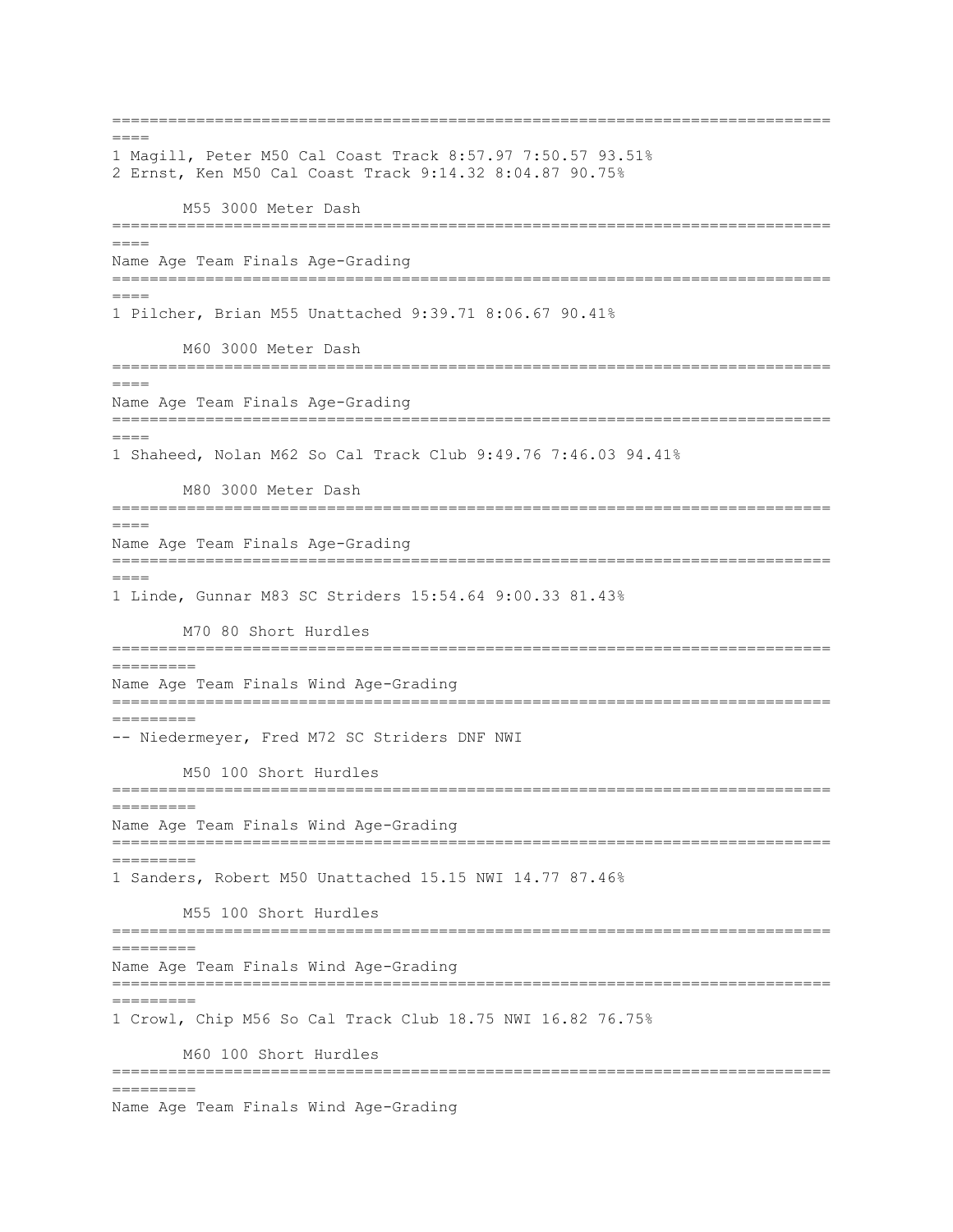============================================================================= ========= 1 Wilson, Thaddeus M61 Pacific CoastTra 14.99 NWI 13.31 97.00% M60 300 Long Hurdles ============================================================================= ==== Name Age Team Finals Age-Grading ============================================================================= ==== 1 Wilson, Thaddeus M61 Pacific CoastTra 47.77 52.45 89.20% 2 Washington, Michael M64 Trojan Masters 1:00.10 1:03.87 73.24% W20-29 400 Long Hurdles ============================================================================= ==== Name Age Team Finals Age-Grading ============================================================================= ==== 1 Dorriz, Gloria W20 Unattached 1:07.38 1:07.38 77.68% W60 High Jump ============================================================================= == Name Age Team Finals Age-Grading =============================================================================  $=$ 1 Steekelenburg, Annelies W64 SC Striders 1.30m 1.98m 94.89% M50 High Jump ============================================================================= == Name Age Team Finals Age-Grading =============================================================================  $=$ 1 Hlavin, Peter M54 Unattached 1.65m 2.11m 86.39% M60 High Jump ============================================================================= == Name Age Team Finals Age-Grading ============================================================================= == 1 Rader, Charlie M64 So Cal Track Club 1.60m 2.30m 94.12% M65 High Jump =============================================================================  $-$ Name Age Team Finals Age-Grading =============================================================================  $=$ 1 Goodreau, James M66 Unattached 1.45m 2.14m 87.35%

M70 High Jump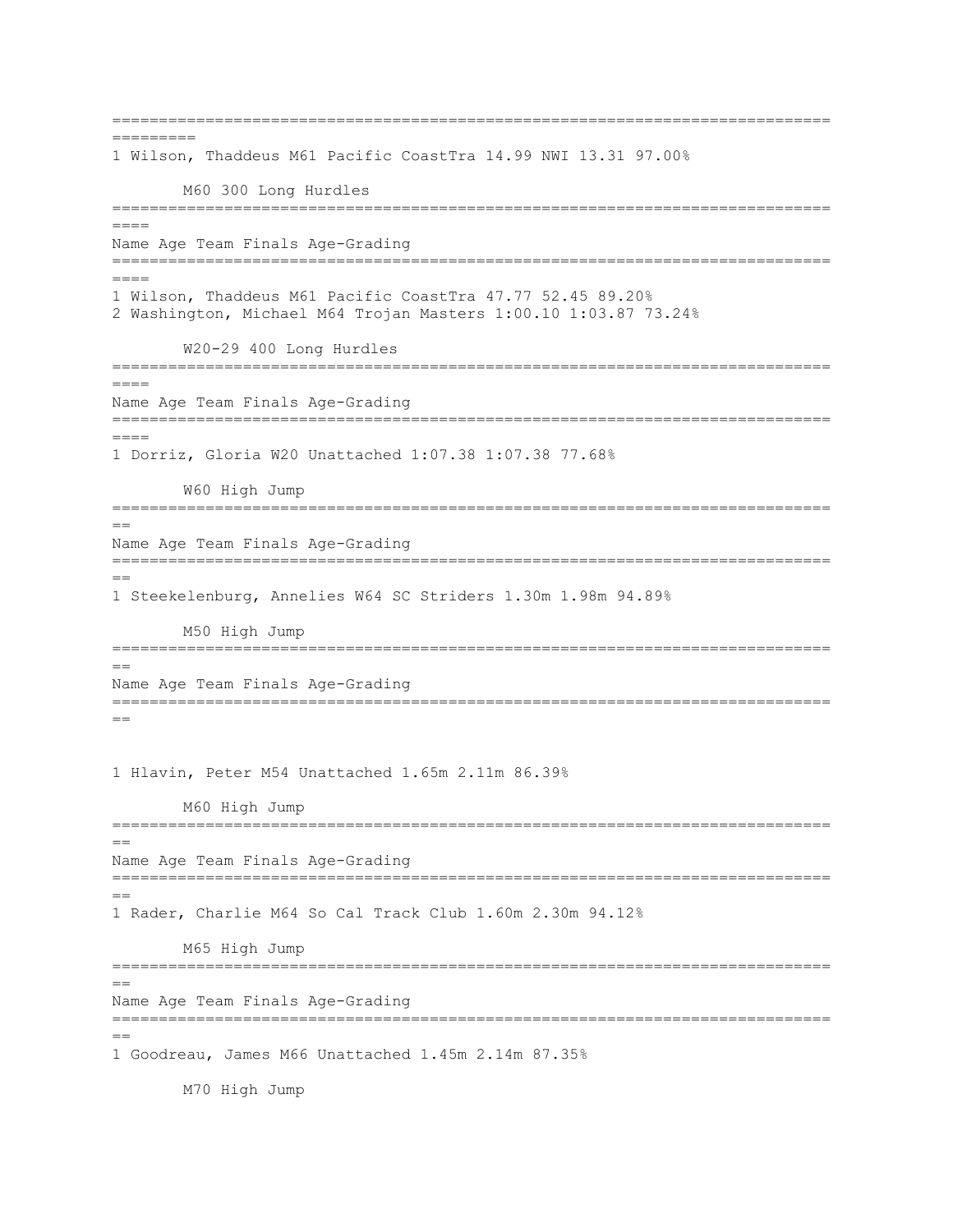=============================================================================  $=$ Name Age Team Finals Age-Grading =============================================================================  $=$ 1 Bergen, Bert M74 SC Striders 1.35m 2.23m 91.22% 1 Perry, Dave M73 Unattached 1.35m 2.19m 90.00% 3 Pearman, Kim M72 So Cal Track Club 0.95m 1.52m 62.09% M75 High Jump ============================================================================= == Name Age Team Finals Age-Grading =============================================================================  $=$ 1 Fitzhugh, Raymond M77 SC Striders 0.95m 1.64m 66.90% W55 Pole Vault =============================================================================  $=$ Name Age Team Finals Age-Grading =============================================================================  $-$ 1 Hanscom, Rita W57 SC Striders 2.75m 4.48m 87.03% W70 Pole Vault ============================================================================= == Name Age Team Finals Age-Grading ============================================================================= == 1 Oconner, Nadine W70 Unattached 2.75m 6.29m122.22% M20-29 Pole Vault =============================================================================  $=$ Name Age Team Finals Age-Grading ============================================================================= == 1 Bentz, Graham M20 Unattached 3.96m 4.01m 65.45% M50 Pole Vault ============================================================================= == Name Age Team Finals Age-Grading =============================================================================  $=$ 1 McIntyre, Tim M51 Unattached 3.96m 5.07m 82.67% M55 Pole Vault ============================================================================= == Name Age Team Finals Age-Grading ============================================================================= == 1 Bentz, Kirk M57 Unattached 3.66m 4.98m 81.15% -- Daniels, Gary M58 Unattached NH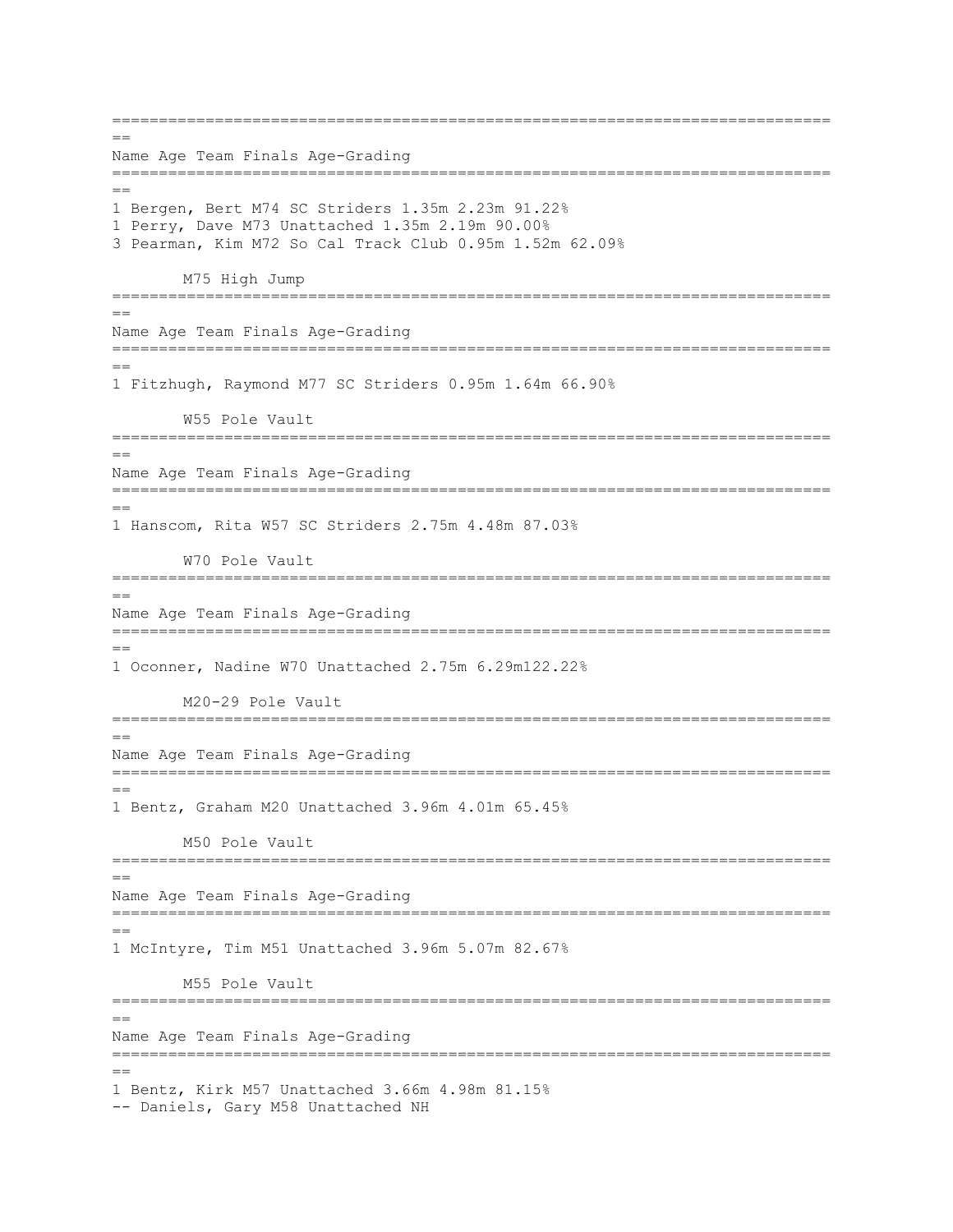M60 Pole Vault ============================================================================= == Name Age Team Finals Age-Grading ============================================================================= == 1 Morris, Steve M62 Club West 2.75m 4.06m 66.27% M75 Pole Vault ============================================================================= == Name Age Team Finals Age-Grading =============================================================================  $=$ -- Fitzhugh, Raymond M77 SC Striders NH W45 Long Jump =============================================================================  $=$ Name Age Team Finals Wind Age-Grading =============================================================================  $=$ 1 Nowakowski, Amanda W47 SC Striders 2.76m -2.1 3.32m 44.23% W55 Long Jump ============================================================================= ======= Name Age Team Finals Wind Age-Grading ============================================================================= ======= 1 Cohn, Linda W59 SC Striders 3.73m 0.3 5.03m 66.97% W65 Long Jump ============================================================================= ======= Name Age Team Finals Wind Age-Grading ============================================================================= ======= 1 Sneider, Sarah W67 Unattached 2.47m -1.6 4.06m 54.05% M45 Long Jump ============================================================================= ======= Name Age Team Finals Wind Age-Grading ============================================================================= ======= 1 Biggers, Kevin M49 Trojan Masters 5.31m 0.6 6.57m 73.55% 2 Ivy, Douglas M48 Unattached 4.88m -2.2 5.96m 66.67% M50 Long Jump ============================================================================= ======= Name Age Team Finals Wind Age-Grading ============================================================================= ======= 1 Cramer, Bruce M50 So Cal Track Club 5.64m 1.3 7.07m 79.10%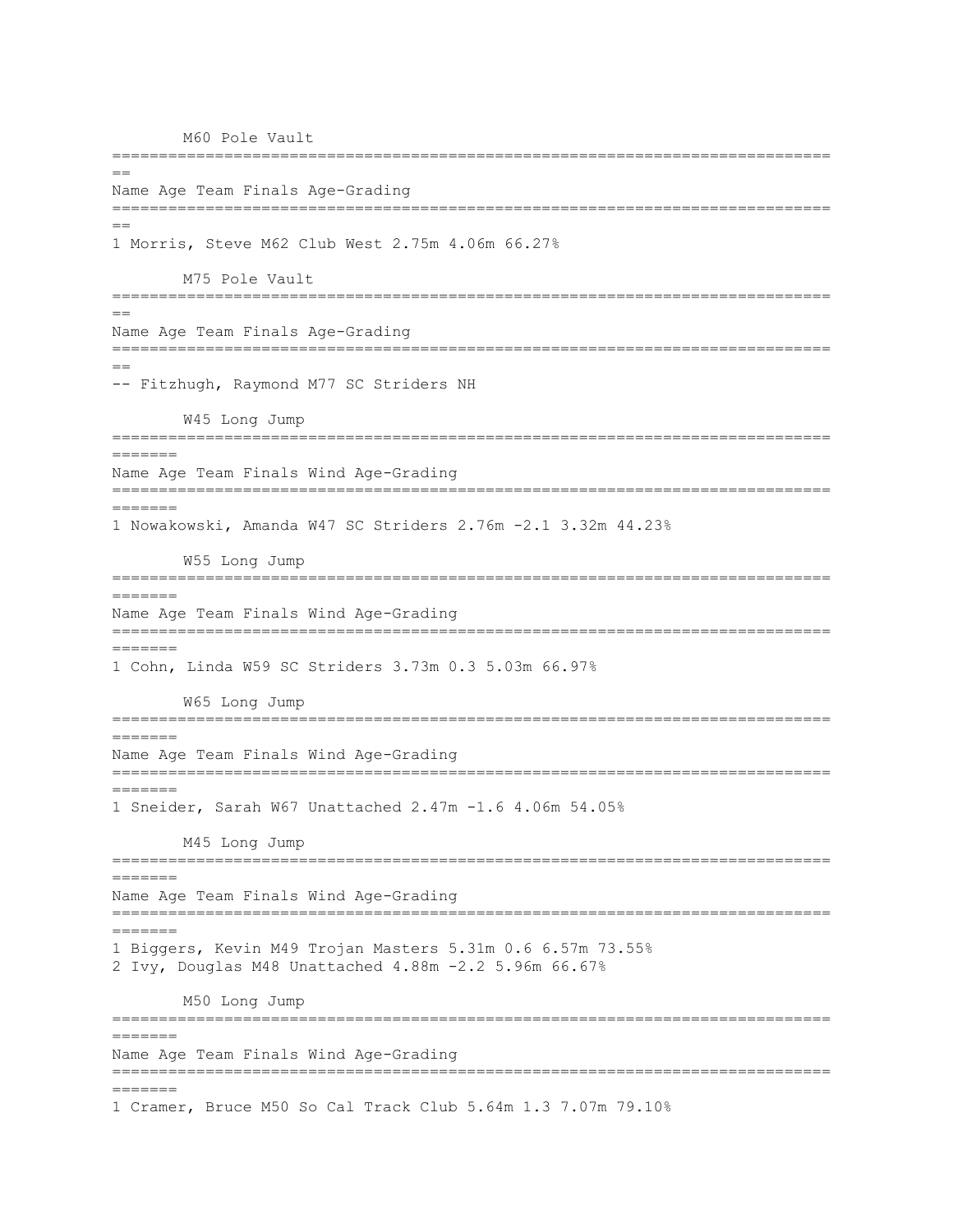M55 Long Jump =============================================================================  $=$  $=$  $=$  $=$  $=$  $=$  $=$ Name Age Team Finals Wind Age-Grading ============================================================================= ======= 1 Censullo, Rick M59 So Cal Track Club 4.55m 2.2 6.46m 72.22% 2 Crowl, Chip M56 So Cal Track Club 4.53m +0.0 6.07m 67.92% 3 McLawhorn, David M57 Unattached 3.90m -1.5 5.38m 60.09% M60 Long Jump ============================================================================= ======= Name Age Team Finals Wind Age-Grading ============================================================================= ======= 1 Wilson, Thaddeus M61 Pacific CoastTra 4.89m -0.2 7.04m 78.74% M65 Long Jump ============================================================================= ======= Name Age Team Finals Wind Age-Grading ============================================================================= ======= 2 Jones, Eric M69 So Cal Track Club 3.22m 2.1 5.64m 63.14% M70 Long Jump ============================================================================= ======= Name Age Team Finals Wind Age-Grading ============================================================================= ======= 1 Bergen, Bert M74 SC Striders 3.75m -1.5 6.82m 76.22% 3 Hardwood, Jerry M72 So Cal Track Club 2.43m -1.8 4.26m 47.65% 4 Pearman, Kim M72 So Cal Track Club 2.32m +0.0 4.06m 45.49% W55 Triple Jump ============================================================================= ======= Name Age Team Finals Wind Age-Grading ============================================================================= ======= 1 Cohn, Linda W59 SC Striders 7.84m NWI 11.57m 74.67% W60 Triple Jump ============================================================================= ======= Name Age Team Finals Wind Age-Grading ============================================================================= ======= 1 Steekelenburg, Annelies W64 SC Striders 7.28m NWI 11.65m 75.21%

M50 Triple Jump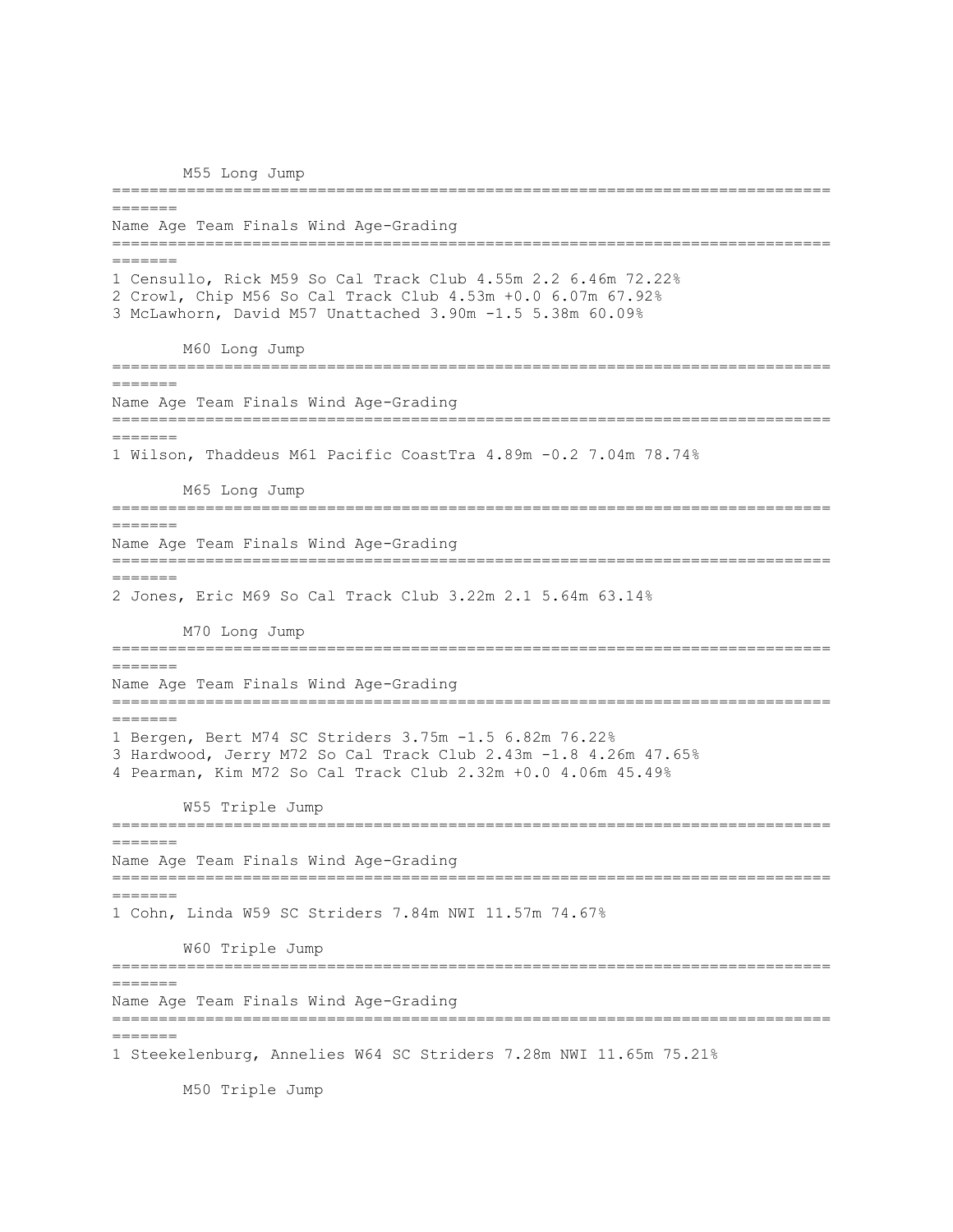=============================================================================  $=$ Name Age Team Finals Wind Age-Grading ============================================================================= ======= 1 Cramer, Bruce M50 So Cal Track Club 11.30m NWI 13.72m 75.03% M55 Triple Jump ============================================================================= ======= Name Age Team Finals Wind Age-Grading =============================================================================  $=$ 1 Van Zitter, Peter M57 Unattached 8.15m NWI 10.91m 59.66% 2 McLawhorn, David M57 Unattached 7.40m NWI 9.91m 54.17% M60 Triple Jump ============================================================================= ======= Name Age Team Finals Wind Age-Grading ============================================================================= ======= 1 Tomaschke, John M62 So Cal Track Club 9.95m NWI 14.38m 78.66% -- Jacobson, Vance M63 Elite Health Club ND NWI M70 Triple Jump ============================================================================= ======= Name Age Team Finals Wind Age-Grading ============================================================================= ======= 1 Bergen, Bert M74 SC Striders 7.76m NWI 13.84m 75.71% ....M70 Triple Jump 2 Pearman, Kim M72 So Cal Track Club 4.77m NWI 8.19m 44.79% 3 Hardwood, Jerry M72 So Cal Track Club 4.49m NWI 7.71m 42.16% W55 Shot Put =============================================================================  $=$ Name Age Team Finals Age-Grading =============================================================================  $=$ 1 Dunton, Linn W55 SC Striders 10.37m 15.75m 69.60% 2 Cohn, Linda W59 SC Striders 9.40m 15.44m 68.26% W85 Shot Put ============================================================================= == Name Age Team Finals Age-Grading ============================================================================= == 1 Valien, Johnnye W86 SC Striders 5.45m 20.08m 88.76% M30 Shot Put =============================================================================  $=$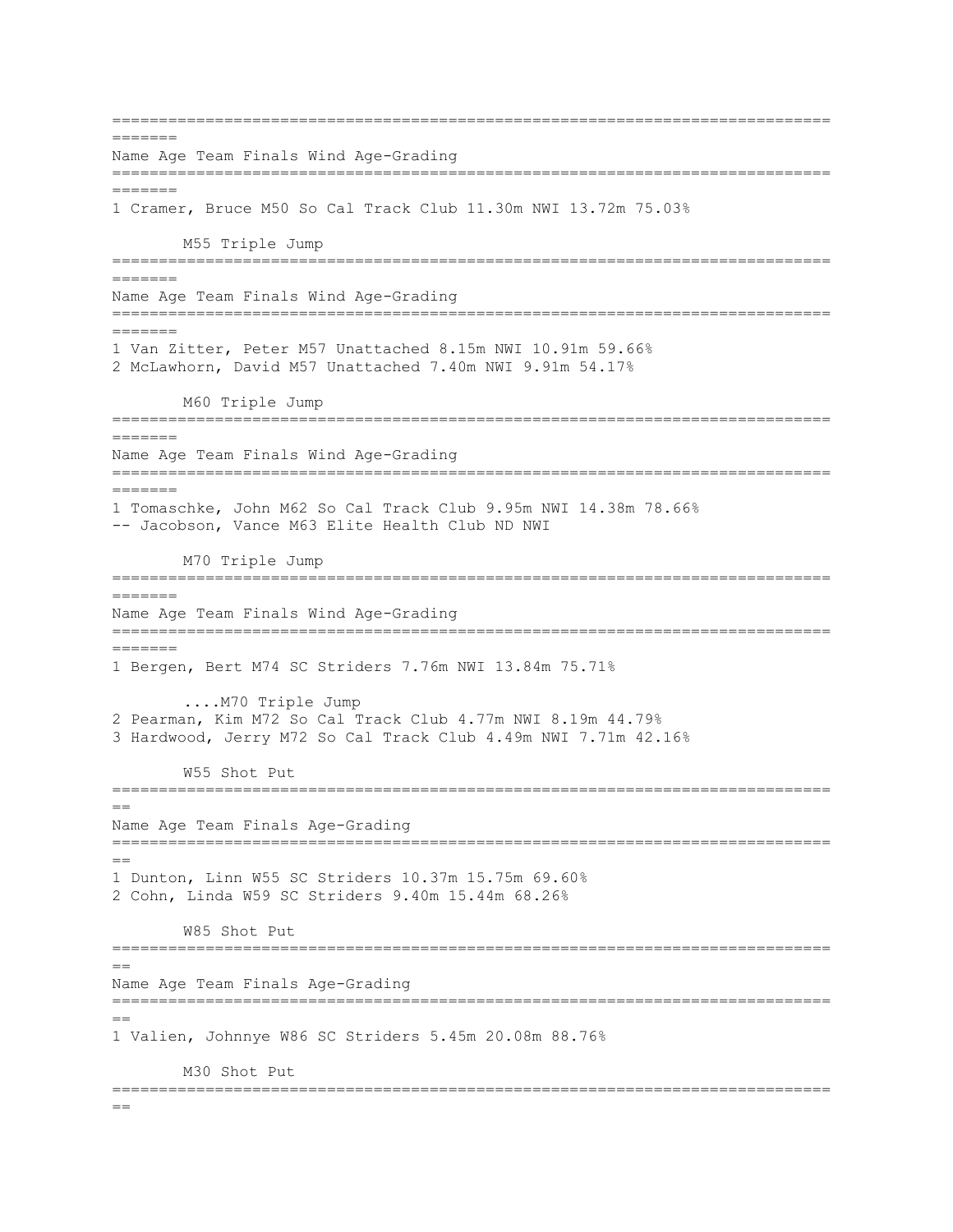Name Age Team Finals Age-Grading =============================================================================  $-$ 1 Rainis, Mike M33 So Cal Track Club 15.35m 15.35m 66.39% M35 Shot Put =============================================================================  $=$ Name Age Team Finals Age-Grading ============================================================================= == 1 Mancinelli, Armando M39 Unattached 11.32m 11.56m 50.02% M40 Shot Put =============================================================================  $=$ Name Age Team Finals Age-Grading =============================================================================  $=$ 1 Hampton, Arvil M40 Unattached 12.52m 12.85m 55.62% M50 Shot Put =============================================================================  $=$ Name Age Team Finals Age-Grading =============================================================================  $=$ 1 Holden, Greg M54 Unattached 13.86m 17.27m 74.72% M55 Shot Put =============================================================================  $=$ Name Age Team Finals Age-Grading ============================================================================= == 1 Tweddell, Wayne M57 Unattached 11.68m 15.56m 67.32% 2 Crowl, Chip M56 So Cal Track Club 10.00m 13.02m 56.34% M60 Shot Put =============================================================================  $=$ Name Age Team Finals Age-Grading =============================================================================  $=$ 1 Quenton, Torbert M60 Unattached 14.92m 18.95m 81.98% 2 Richardson, Robert M64 Unattached 11.41m 16.27m 70.39% 3 Sheets, Bob M62 Unattached 8.54m 11.47m 49.65% M65 Shot Put =============================================================================  $=$ Name Age Team Finals Age-Grading =============================================================================  $=$ 1 Hart, Larry M65 So Cal Track Club 10.70m 15.74m 68.11%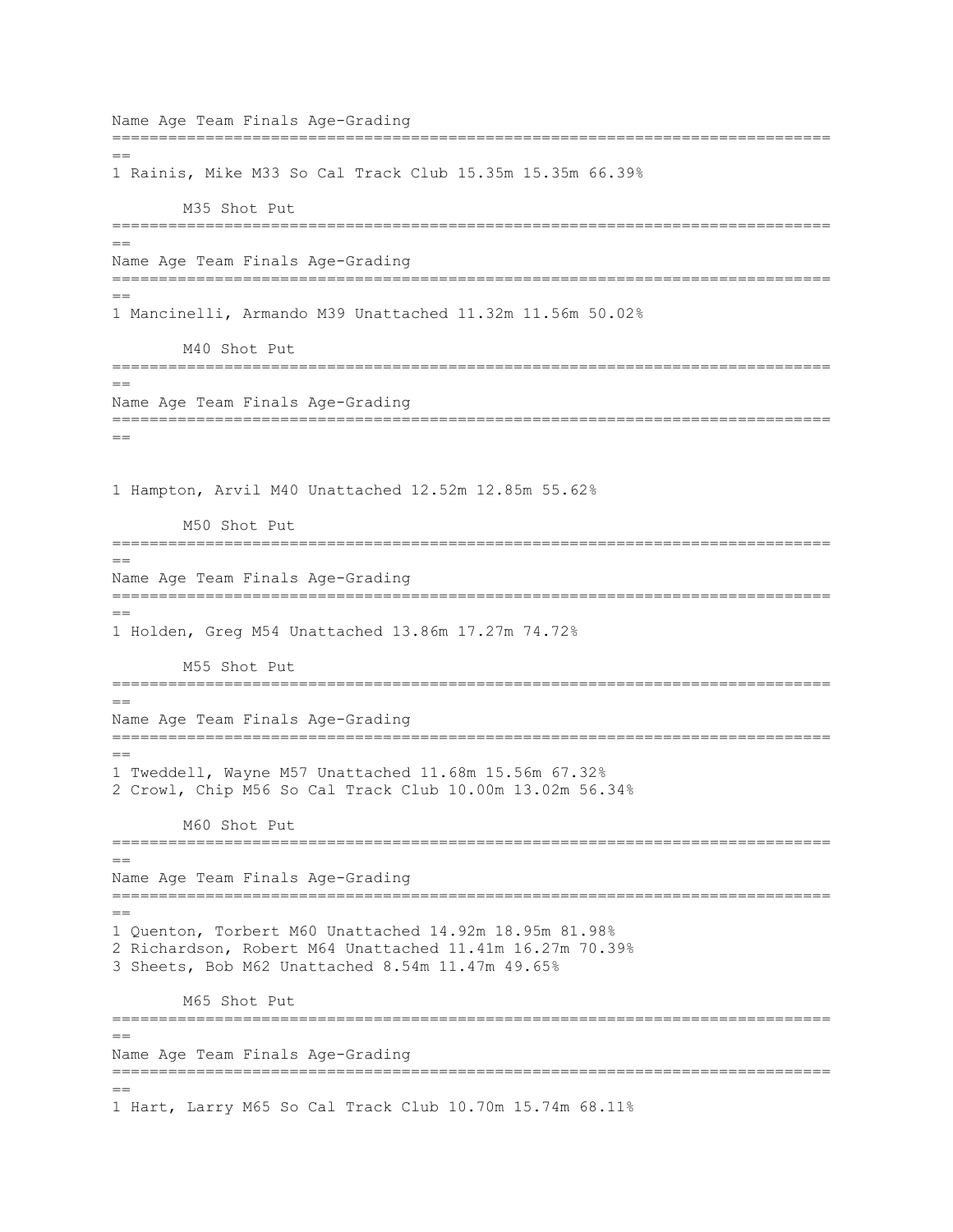M70 Shot Put

============================================================================= == Name Age Team Finals Age-Grading =============================================================================  $=$ 1 Hardwood, Jerry M72 So Cal Track Club 9.28m 12.76m 55.24% 2 Pearman, Kim M72 So Cal Track Club 9.15m 12.58m 54.46% M75 Shot Put =============================================================================  $=$ Name Age Team Finals Age-Grading =============================================================================  $=$ 1 Durrenberger, Joe M77 Unattached 9.22m 14.78m 63.98% 2 Ginsburg, Marvin M76 So Cal Track Club 9.13m 14.17m 61.32% 3 Smith, Ernie M78 SC Striders 8.76m 14.53m 62.84% 4 Rosen, Alan M76 Unattached 8.22m 12.76m 55.20% W40 Discus Throw ============================================================================= == Name Age Team Finals Age-Grading =============================================================================  $=$ 1 Nelson, Trinidad W42 So Cal Track Club 16.00m 18.26m 23.79% W55 Discus Throw ============================================================================= == Name Age Team Finals Age-Grading =============================================================================  $=$ 1 Dunton, Linn W55 SC Striders 26.90m 38.59m 50.25% 2 Cohn, Linda W59 SC Striders 25.77m 40.14m 52.27% W70 Discus Throw =============================================================================  $=$ Name Age Team Finals Age-Grading ============================================================================= == 1 Bergen, Kathy W72 SC Striders 19.50m 42.10m 54.82% M35 Discus Throw ============================================================================= == Name Age Team Finals Age-Grading ============================================================================= == 1 Mancinelli, Armando M39 Unattached 37.77m 37.77m 50.99% M40 Discus Throw =============================================================================  $=$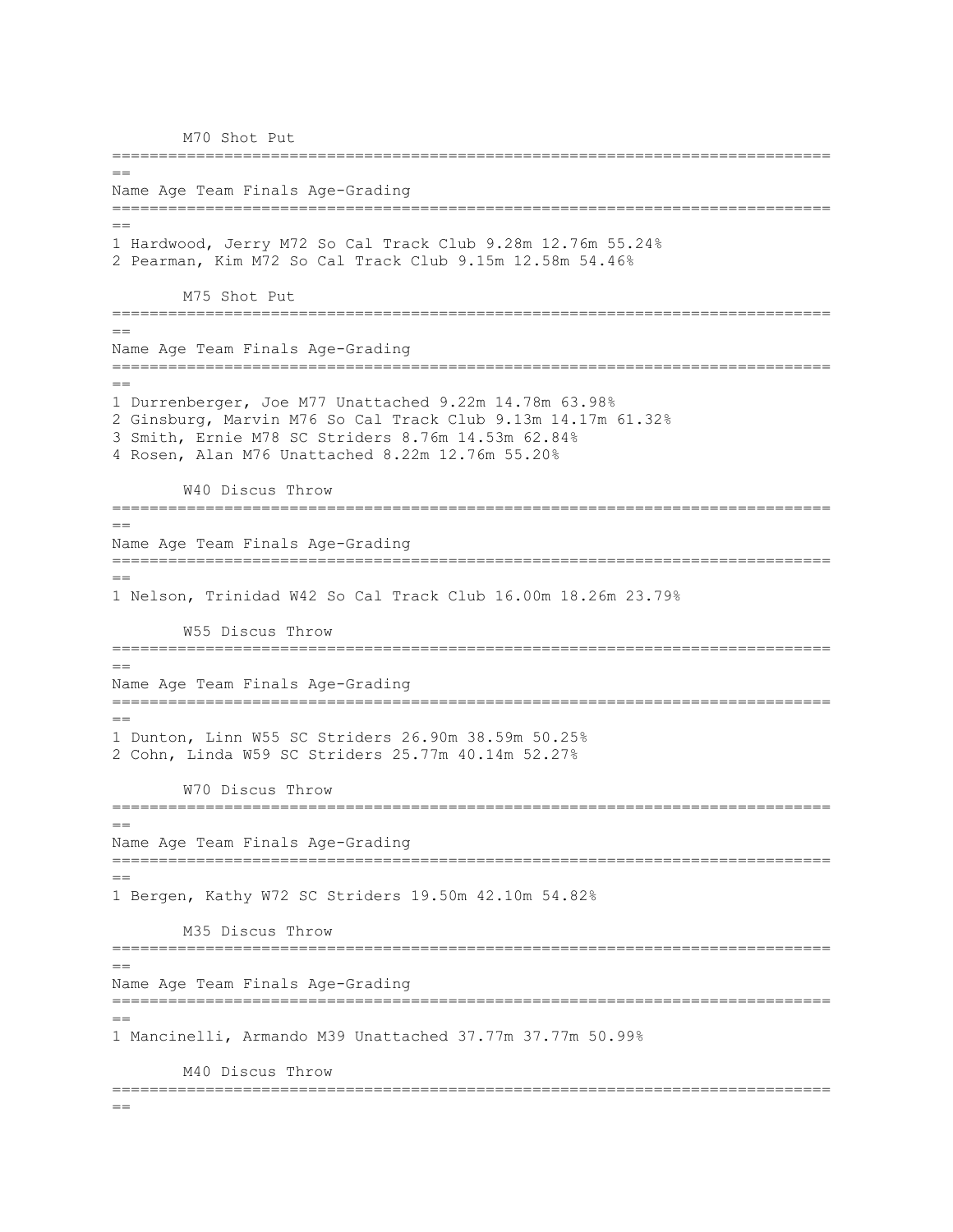Name Age Team Finals Age-Grading =============================================================================  $-$ 1 Cadoret, Jerome M42 Club Bik Pontois 31.84m 32.45m 43.81% 2 Hampton, Arvil M40 Unattached 31.35m 31.35m 42.32% M50 Discus Throw ============================================================================= == Name Age Team Finals Age-Grading ============================================================================= == 1 Holden, Greg M54 Unattached 36.53m 39.35m 53.12% M55 Discus Throw ============================================================================= == Name Age Team Finals Age-Grading =============================================================================  $=$ 1 Tweddell, Wayne M57 Unattached 33.34m 38.50m 51.98% M60 Discus Throw ============================================================================= == Name Age Team Finals Age-Grading ============================================================================= == 1 Morris, Robert M62 Unattached 38.51m 45.10m 60.89% 2 Richardson, Robert M64 Unattached 37.75m 46.18m 62.35% 3 Sheets, Bob M62 Unattached 26.70m 31.27m 42.21% M65 Discus Throw =============================================================================  $=$ Name Age Team Finals Age-Grading ============================================================================= == 1 Hart, Larry M65 So Cal Track Club 42.63m 53.34m 72.01% 2 Merkowitz, David M69 Unattached 36.51m 50.27m 67.86% M70 Discus Throw =============================================================================  $=$ Name Age Team Finals Age-Grading ============================================================================= == 1 Hardwood, Jerry M72 So Cal Track Club 28.90m 43.04m 58.10% 2 Pearman, Kim M72 So Cal Track Club 20.53m 30.57m 41.27% M75 Discus Throw ============================================================================= ==

Name Age Team Finals Age-Grading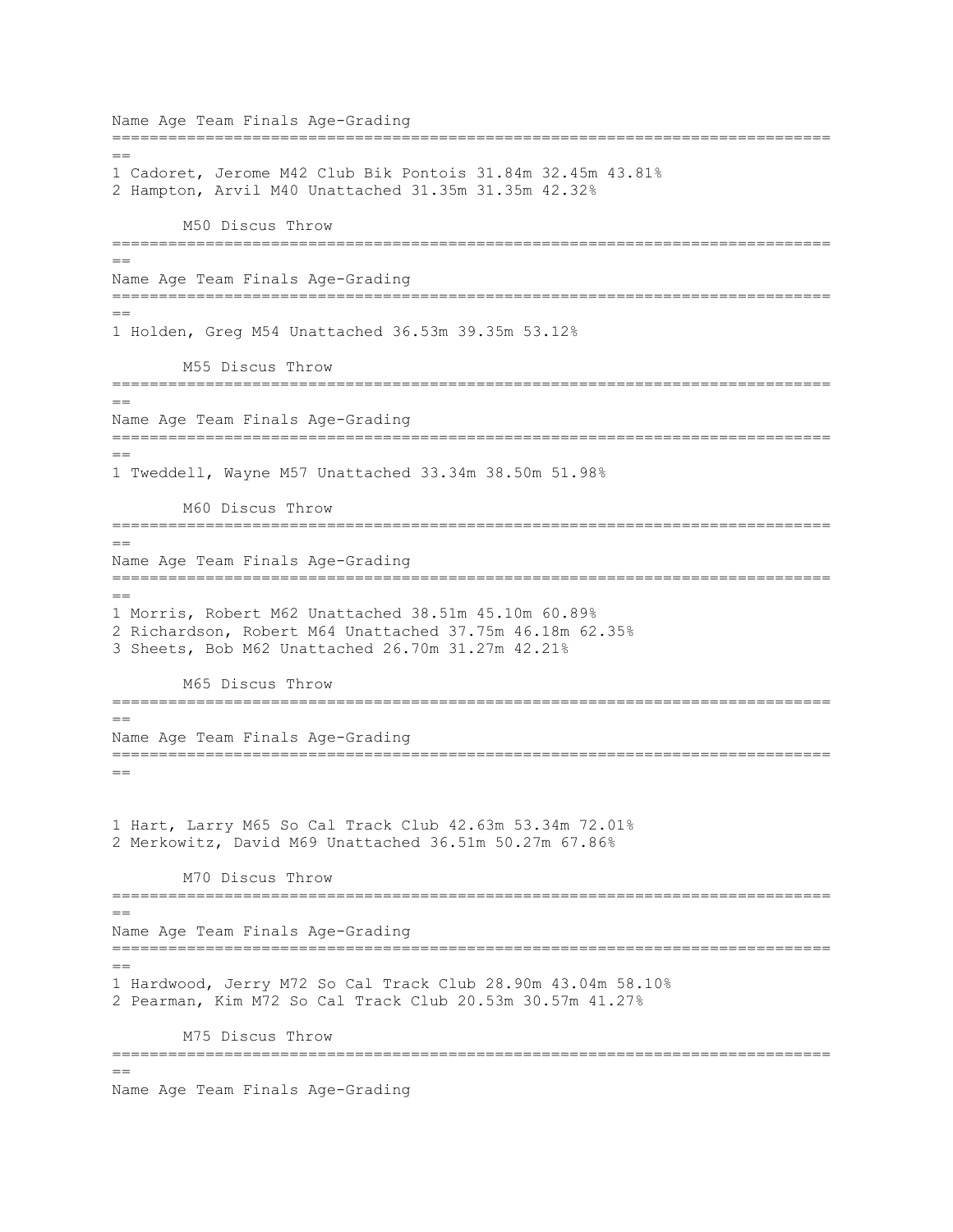=============================================================================  $=$ 1 Rosen, Alan M76 Unattached 29.57m 49.41m 66.70% 2 Fitzhugh, Raymond M77 SC Striders 22.41m 38.62m 52.14% 3 Ginsburg, Marvin M76 So Cal Track Club 20.63m 34.47m 46.54% M85 Discus Throw =============================================================================  $=$ Name Age Team Finals Age-Grading ============================================================================= == 1 Roser, Donald M88 Unattached 17.04m 44.91m 60.62% W40 Hammer Throw ============================================================================= == Name Age Team Finals Age-Grading =============================================================================  $=$ 1 Nelson, Trinidad W42 So Cal Track Club 22.78m 31.41m 40.80% W55 Hammer Throw ============================================================================= == Name Age Team Finals Age-Grading ============================================================================= == 1 Dunton, Linn W55 SC Striders 31.86m 43.79m 56.87% M35 Hammer Throw =============================================================================  $-$ Name Age Team Finals Age-Grading =============================================================================  $=$ -- Mancinelli, Armando M39 Unattached ND M40 Hammer Throw =============================================================================  $=$ Name Age Team Finals Age-Grading ============================================================================= == 1 Hampton, Arvil M40 Unattached 36.39m 39.29m 45.30% M60 Hammer Throw ============================================================================= == Name Age Team Finals Age-Grading ============================================================================= == 1 Sheets, Bob M62 Unattached 19.09m 28.11m 32.41% M65 Hammer Throw =============================================================================  $=$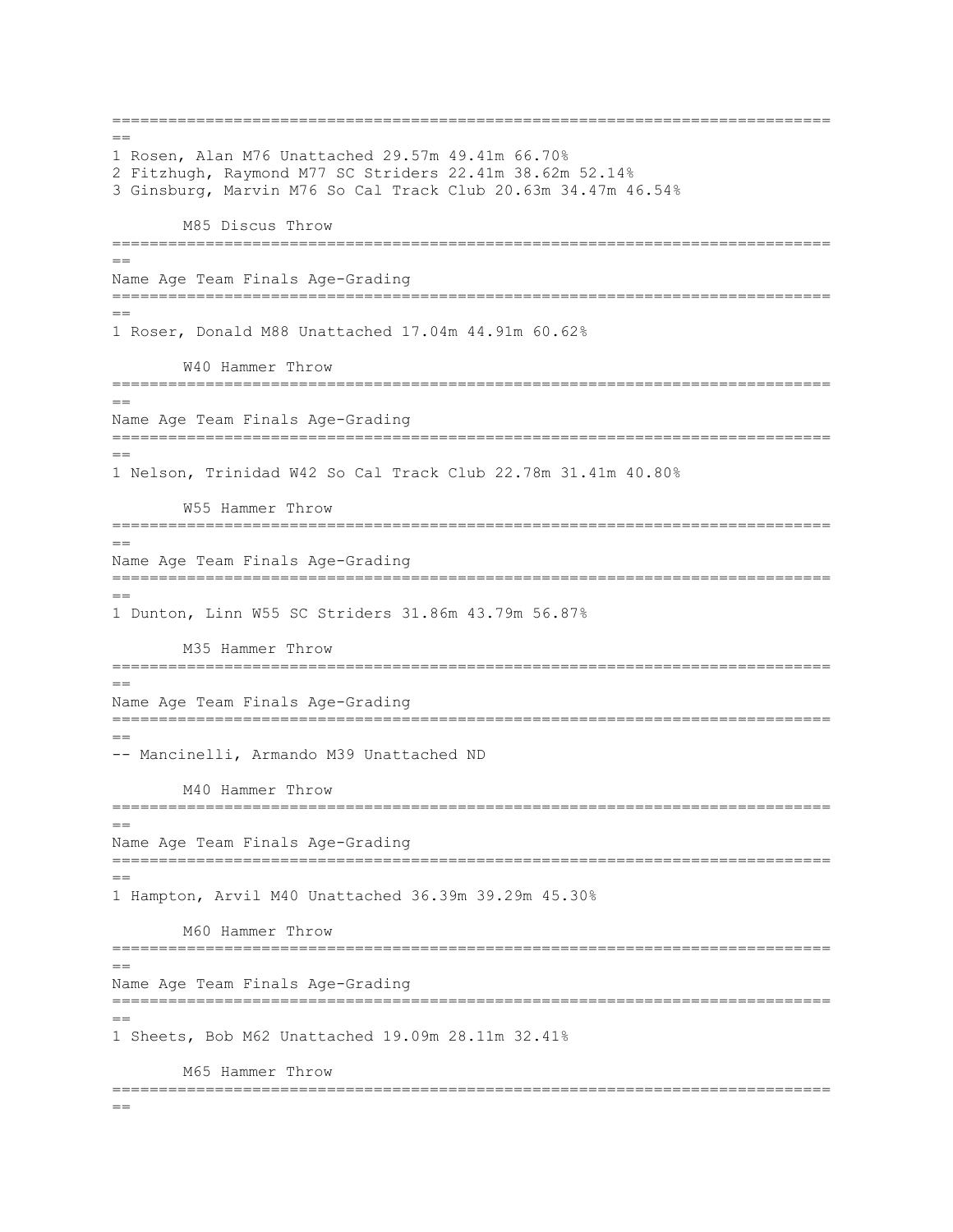Name Age Team Finals Age-Grading =============================================================================  $-$ 1 Hart, Larry M65 So Cal Track Club 46.68m 74.00m 85.31% M70 Hammer Throw =============================================================================  $=$ Name Age Team Finals Age-Grading ============================================================================= == 1 Hardwood, Jerry M72 So Cal Track Club 27.45m 46.86m 54.02% 2 Pearman, Kim M72 So Cal Track Club 19.95m 34.05m 39.26% W55 Javelin Throw ============================================================================= == Name Age Team Finals Age-Grading =============================================================================  $=$ 1 Cohn, Linda W59 SC Striders 38.12m 65.86m 90.22% 2 Dunton, Linn W55 SC Striders 31.77m 49.08m 67.24% W70 Javelin Throw =============================================================================  $=$ Name Age Team Finals Age-Grading =============================================================================  $=$ 1 Bergen, Kathy W72 SC Striders 20.60m 48.44m 66.37% W85 Javelin Throw =============================================================================  $=$ Name Age Team Finals Age-Grading ============================================================================= == 1 Valien, Johnnye W86 SC Striders 12.08m 47.71m 65.37% M50 Javelin Throw ============================================================================= == Name Age Team Finals Age-Grading ============================================================================= == 1 Holden, Greg M54 Unattached 42.34m 58.36m 59.27% 2 Berry, James M54 Unattached 36.95m 50.93m 51.72% M55 Javelin Throw ============================================================================= == Name Age Team Finals Age-Grading =============================================================================  $=$ 1 Tipping, Mike M59 So Cal Track Club 40.39m 61.67m 62.63% M60 Javelin Throw